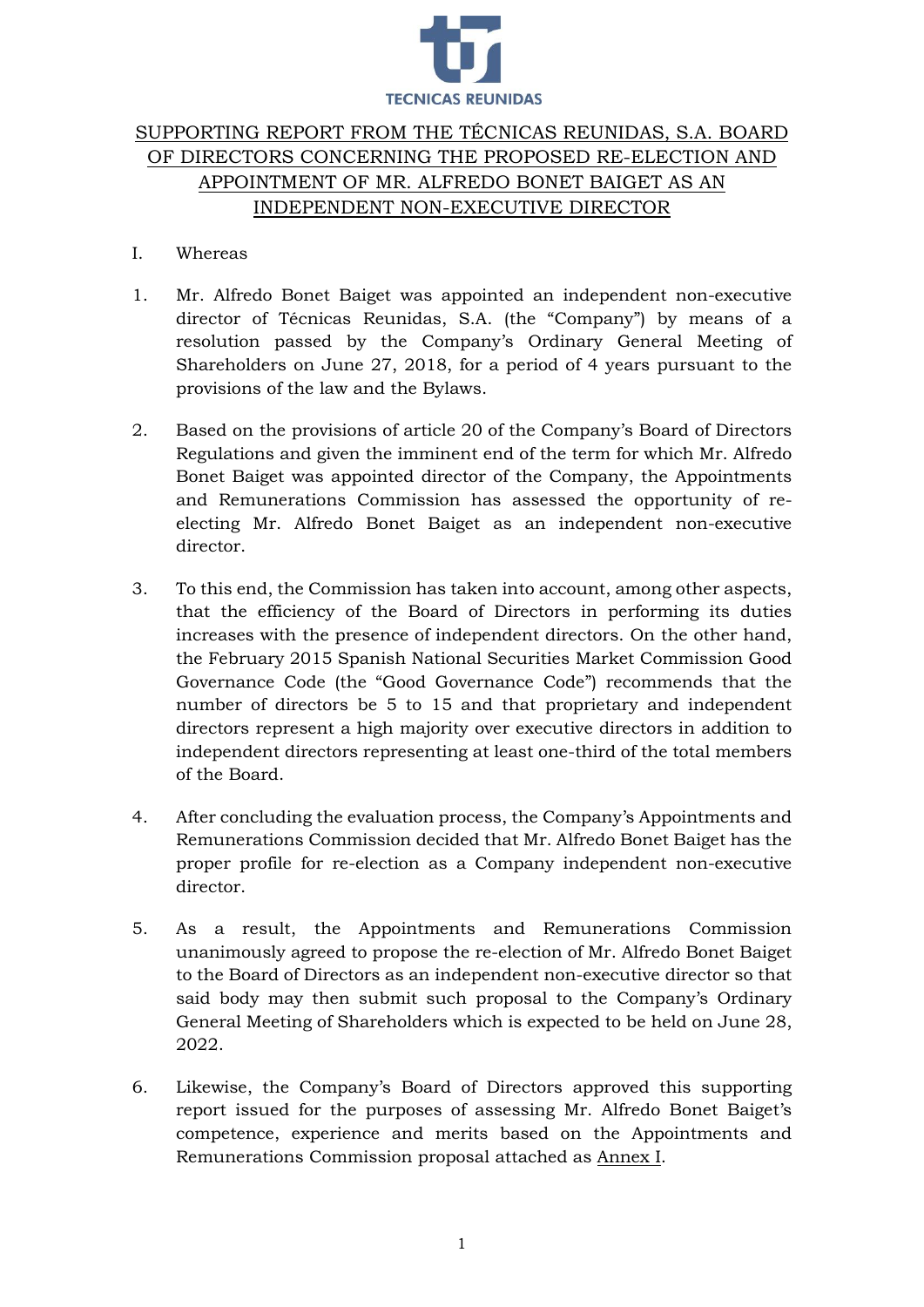

# II. Legal Aspects

#### Director Category

- 7. In view of the provisions of article 529.duodecies.4 of the Spanish Corporate Enterprises Act ("LSC", as it is known in Spanish), those who are designated in view of their personal and professional characteristics and may perform their duties without being conditioned by their relationship with the company or the group, major shareholders or management shall be considered independent directors. Anyone in any of the situations established in said rule may not be considered for the role of independent director.
- 8. To this end, Mr. Alfredo Bonet Baiget is a person not affiliated with the Company who is not in any of the situations established in said article 529.duodecies.4 LSC, which guarantees he may perform his duties without being conditioned by his relationship with the Company or its group, significant shareholders or management.

#### Re-election Procedure

9. Pursuant to the provisions of articles 529 decies.4 and 529.quindecies.3.c) LSC and articles 18 of the Board of Directors Regulations and 3 of the Company's Appointments and Remunerations Commission Regulations, the re-election of Mr. Alfredo Bonet Baiget as an independent nonexecutive director must be proposed by the Appointments and Remunerations Commission to the Board of Directors and approved by the Company's General Meeting of Shareholders.

Furthermore, the re-election proposal must be accompanied by a supporting report by the Board of Directors evaluating the director's competence, experience and merits as established in article 529.decies.5 LSC.

- 10. At the same time, article 20 of the Board Regulations provides that the Board of Directors, before proposing the re-election of directors to the General Meeting of Shareholders, shall evaluate, with the abstention of the affected parties, the quality of the work and dedication to the position of the proposed directors during the previous term of office.
- III. Substantiation of the Re-election. The Director's Competence, Experience and Merits
- 11. Mr. Alfredo Bonet Baiget has the competence, experience and merits necessary to perform the office of director as clearly reflected by his *resumé* which is attached as Annex II to this Report. In this regard, the director has proven his excellent academic background and immense professional experience in the public and business sectors.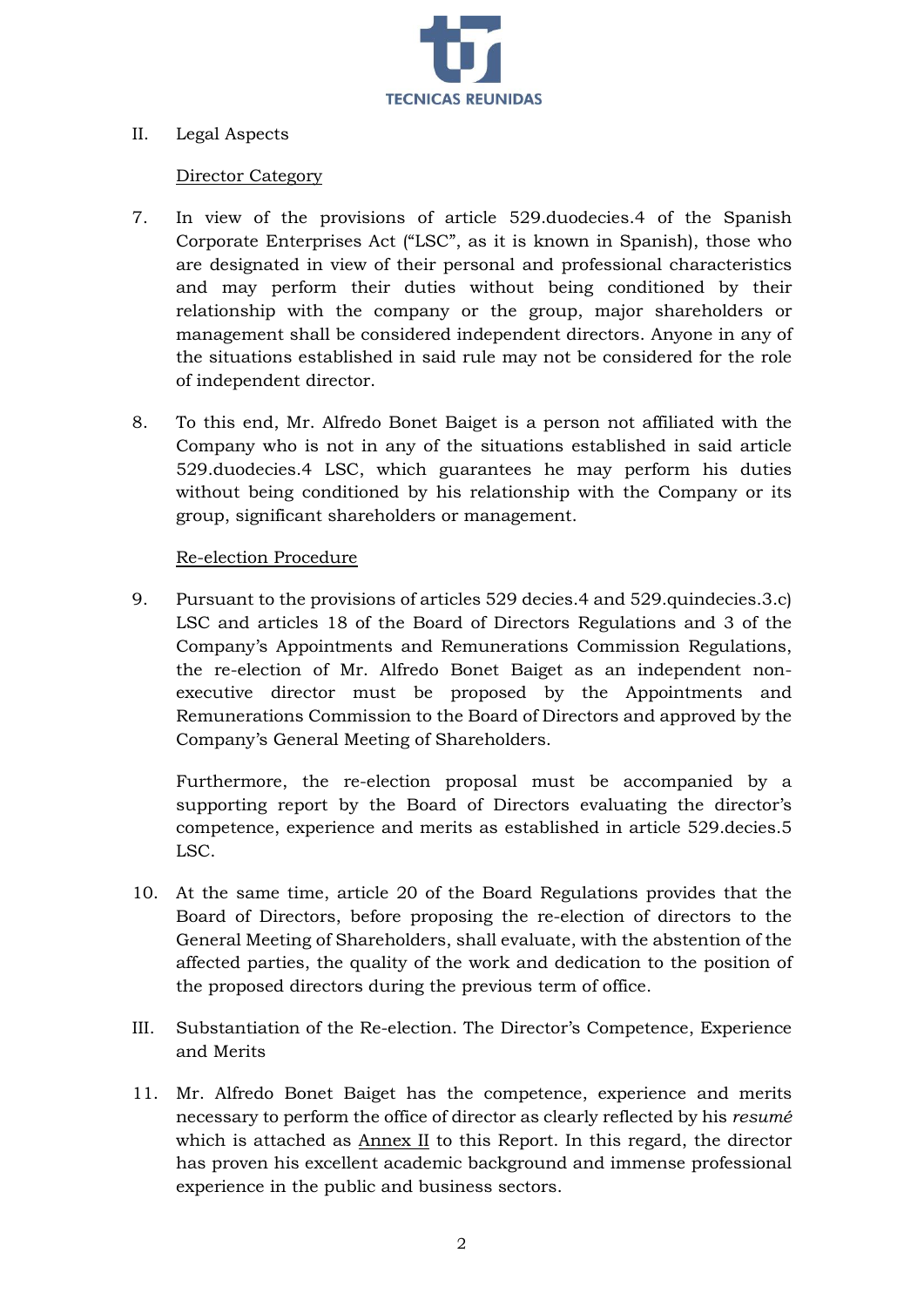

- 12. Specifically, as concerns his education, Mr. Alfredo Bonet Baiget holds a degree in Economics and Business Administration from the Complutense University in Madrid.
- 13. As concerns his career, Mr. Alfredo Bonet Baiget has immense professional experience in the public and business sectors. In the field of public economics and trade, he has been Deputy Director General of EU Trade Policy and GATT Relations (1991-1993), Economic and Commercial Counselor of Spain in Miami (1987-1991) and Milan (1993-1997), General Director of Promotion of the Spanish Institute for Foreign Trade (ICEX) (2001-2004), Secretary General of Foreign Trade and a member of the Boards of Directors of Instituto de Crédito Oficial (ICO) and Navantia (2004-2010), Secretary of State for Foreign Trade and President of ICEX and Invest in Spain (2010-2012) and Chief Economic and Commercial Counselor at the Spanish Delegation to the OECD (2012-2015). In the private sector, he has been General Manager of Altair Asesores (1997- 2001), International Director of the Spanish Chamber of Commerce (2015- 2018) and Secretary General of the Círculo de Empresarios (2018-2022) as well as Vice-President of Spanish Seniors for Technical Cooperation (SECOT) and the Foundation CRE100DO. He is also a member of the Madrid Open City executive committee.
- 14. At the same time and as concerns the provisions of Recommendation 25 of the Good Governance Code, Mr. Alfredo Bonet Baiget has confirmed he currently has the necessary time available for proper performance of his duties as an independent member of the Company's Board of Directors.
- 15. In accordance with the foregoing, the Board of Directors believes Mr. Alfredo Bonet Baiget's profile and experience along with his knowledge of how the Company works and its business, not to mention the positive assessment of the exercise of his duties throughout his last term, make him ideal for re-election as a Company independent non-executive director.
- 16. Moreover, the Board of Directors believes that, by re-electing Mr. Alfredo Bonet Baiget, it will continue to have the capacity, knowledge, experience and other various requirements necessary to best perform its duties considering the legal criteria and good governance recommendations to this end and avoiding any type of discrimination of any kind.
- III. Conclusion
- 17. In short, the excellent aptitudes and qualifications of Mr. Alfredo Bonet Baiget as well as his economic, administrative and international market knowledge, which has been repeatedly proven throughout his career, make him the ideal candidate for re-election as a Company independent nonexecutive director.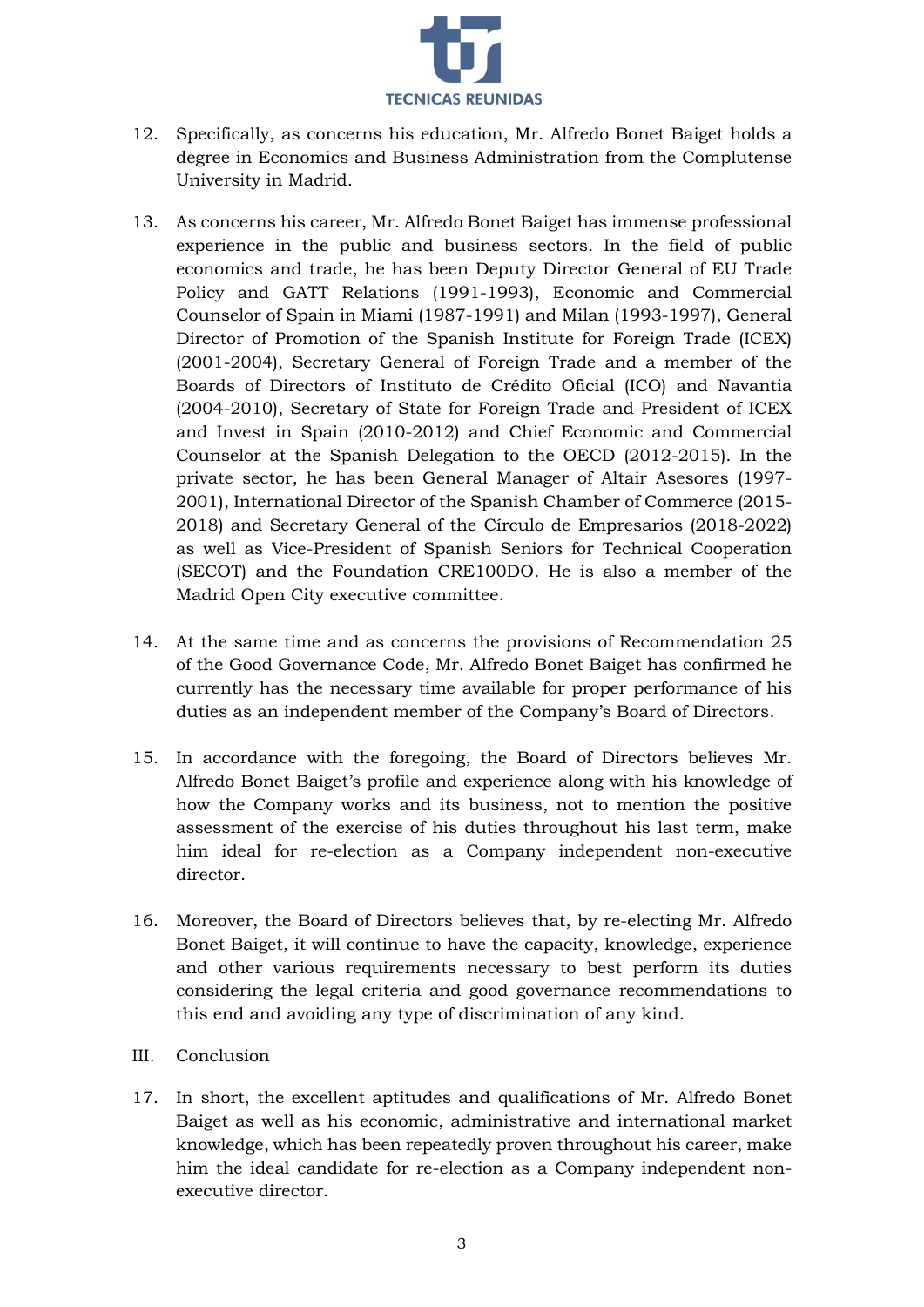

## Annex I

PROPOSAL FROM THE APPOINTMENTS AND REMUNERATIONS COMMISSION CONCERNING THE RE-ELECTION AND APPOINTMENT OF MR. ALFREDO BONET BAIGET AS AN INDEPENDENT NON-EXECUTIVE DIRECTOR OF TÉCNICAS REUNIDAS, S.A.

1. Introduction

Pursuant to the provisions of article 529 decies.4 of the recast text of the Spanish Corporate Enterprises Act approved by Spanish Royal Legislative Decree 1/2010 of 2 July (hereinafter, "LSC") and articles 18 of the Board of Directors Regulations and 3 of the Appointments and Remunerations Commission Regulations governing Técnicas Reunidas, S.A. (hereinafter, "*Técnicas Reunidas*" or the "*Company*"), the power to make proposals for the appointment or re-election of members of the Board of Directors considered independent directors corresponds to the Appointments and Remunerations Commission.

The Executive President of the Técnicas Reunidas Board of Directors communicated to the President of the Appointments and Remunerations Commission the imminent end of the terms of various Company directors and, as a result of such circumstance, assigned the Appointments and Remunerations Commission with the task of evaluating the current composition of the Board of Directors and the suitability of re-electing these directors and, as appropriate, begin the search for ideal candidates to be appointed Company directors.

For such purposes, the Company's Appointments and Remunerations Commission has taken the current composition of the Board of Directors into account, considering that overall it has the adequate knowledge, competence, experience and other various characteristics to effectively manage Técnicas Reunidas activities and thus, ensuring the Board of Directors' full capacity to make autonomous and independent decisions in the best interest of the Company and, thus, of all of its shareholders.

To this end and in view of the imminent end of his current term as director, the Company's Appointments and Remunerations Commission makes the following proposal concerning the re-election of Mr. Alfredo Bonet Baiget as a member of the Técnicas Reunidas Board of Directors as an independent non-executive director.

Therefore, this Commission has evaluated the candidate's education and professional experience as well as his adequacy as concerns the Board's competence matrix, his adequacy for the corresponding category, the assessment of his performance over the last term and contributions to the diversity of the Board of Directors composition.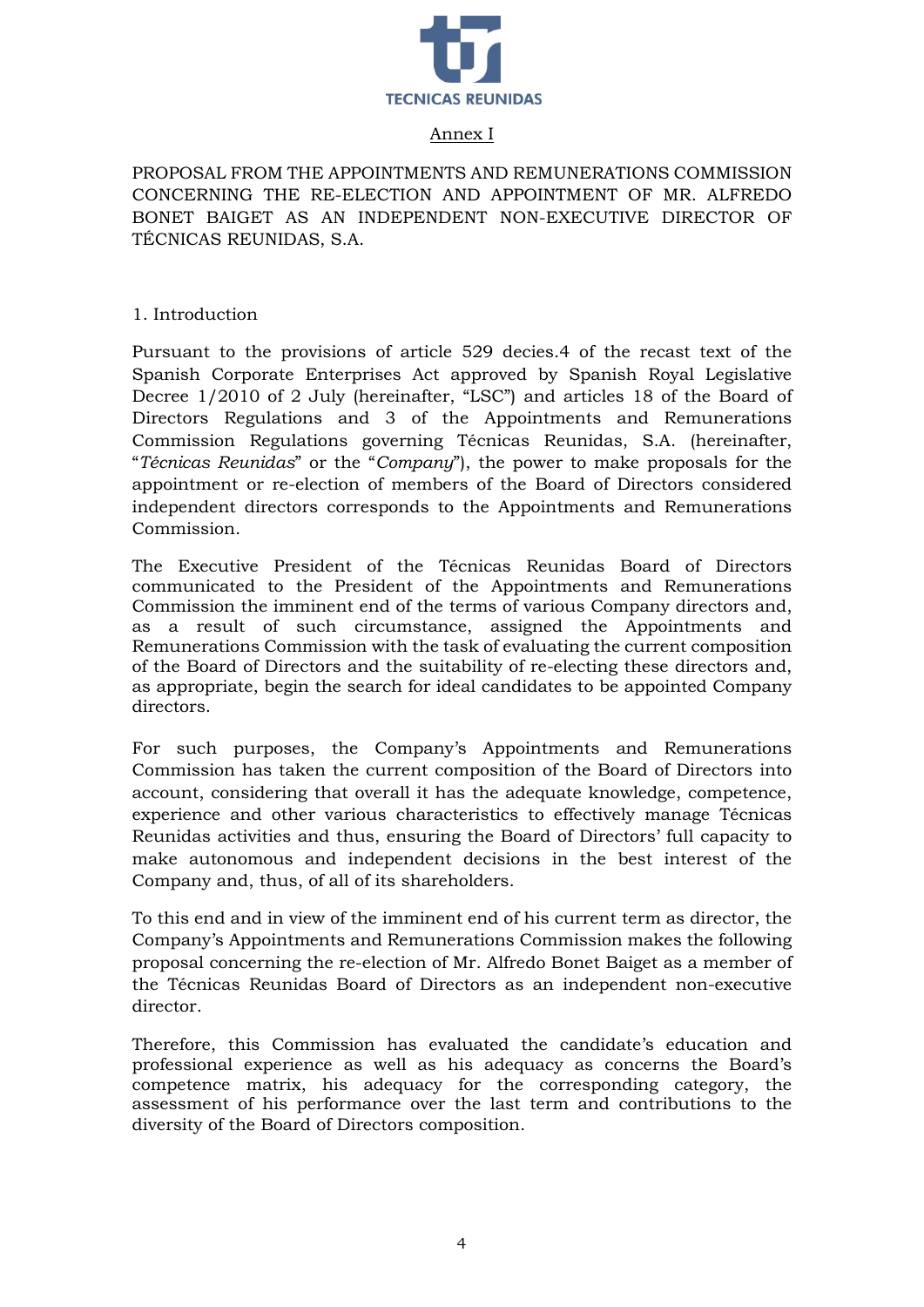

# 2. Education and Work Experience

Mr. Alfredo Bonet Baiget holds a degree in Economics and Business Administration from the Complutense University of Madrid and is a Commercial Attaché and State Economist. As concerns his career, Mr. Alfredo Bonet Baiget has immense professional experience in the public and business sectors. In the field of public economics and trade, he has been Deputy Director General of EU Trade Policy and GATT Relations (1991-1993), Economic and Commercial Counselor of Spain in Miami (1987-1991) and Milan (1993-1997), General Director of Promotion of the Spanish Institute for Foreign Trade (ICEX) (2001- 2004), Secretary General of Foreign Trade and a member of the Boards of Directors of Instituto de Crédito Oficial (ICO) and Navantia (2004-2010), Secretary of State for Foreign Trade and President of ICEX and Invest in Spain (2010-2012) and Chief Economic and Commercial Counselor at the Spanish Delegation to the OECD (2012-2015). In the private sector, he has been General Manager of Altair Asesores (1997-2001), International Director of the Spanish Chamber of Commerce (2015-2018) and Secretary General of the Círculo de Empresarios (2018-2022) as well as Vice-President of Spanish Seniors for Technical Cooperation (SECOT) and the Foundation CRE100DO. He is also a member of the Madrid Open City executive committee.

3. Other Board of Directors Assignments

None.

4. Category of Director

Mr. Alfredo Bonet Baiget performs his duties as a member of the Técnicas Reunidas Board of Directors under the category of independent non-executive director pursuant to the provisions for this purpose in article 529 duodecies.4 of the Spanish Corporate Enterprises Act.

To this end, Mr. Alfredo Bonet Baiget is a person not affiliated with the Company who is not in any of the situations established in the aforementioned article 529.duodecies.4 LSC, meaning the Commission believes he may continue performing his duties without being conditioned by his relationship with the Company or its group, significant shareholders or management.

5. Company Shares and Share Options Held

Percentage of His Stake out of the Total: 0%.

# 6. Suitability Evaluation

The Appointments and Remunerations Commission has evaluated the suitability of Mr. Alfredo Bonet Baiget considering his knowledge and experience as well as his contribution to the diversity of the Board of Directors in addition to his availability and possibilities of dedication to the office. In this regard, the Appointments and Remunerations Commission particularly valued Mr. Alfredo Bonet Baiget's education, economic and business knowledge acquired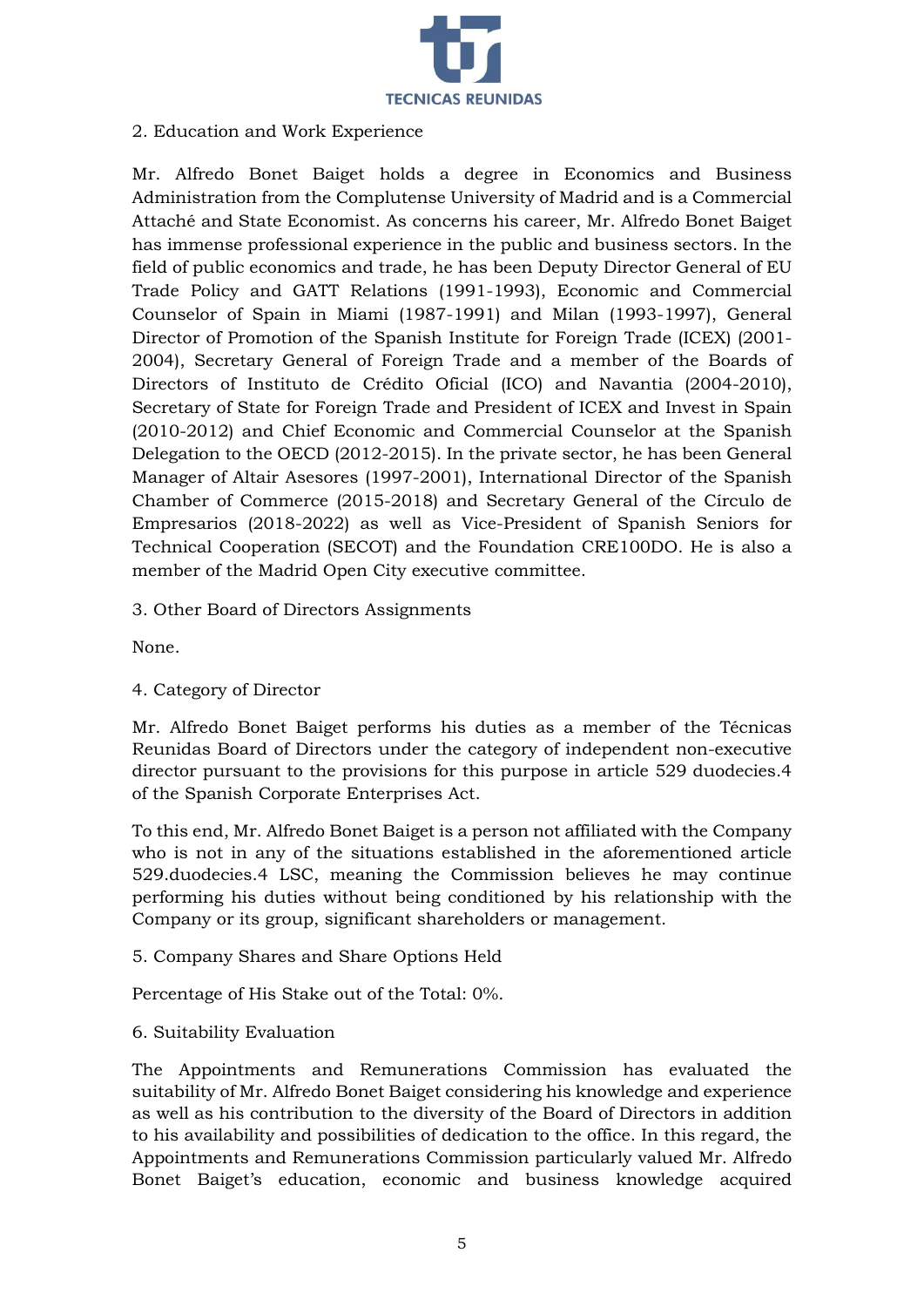

throughout his career and his experience in relevant sectors related to the Company's and its Group's activities including the business sector.

Moreover, the Commission very positively assessed his knowledge of the Company and its business and the positive assessment of the exercise of his duties throughout his last term, including his unequivocal commitment to complying with all obligations corresponding to the directors.

At the same time and in virtue of the provisions of Recommendation 25 of the Good Governance Code, the Appointments and Remunerations Commission has analyzed all of the candidate's other occupations and believes Mr. Alfredo Bonet Baiget has sufficient availability and willingness to correctly perform his duties as Company director, not to mention has no conflicts of interest that may put the proper exercise of his duties at risk.

In view of all of the above, the Appointments and Remunerations Commission believes that Mr. Alfredo Bonet Baiget fulfills the necessary conditions of suitability for the performance of the office of member of the Board of Directors considering the legal demands to this end, all subject to the selection criteria and procedures established in the Board of Directors Regulations, the Board of Directors Director Selection and Diversity Policy and further considering the good governance recommendations on this matter.

7. Proposal

As a result of all of the above and considering the current needs of the Técnicas Reunidas Board of Directors, the Appointments and Remunerations Commission has decided to make the following proposal for re-election and appointment which shall be submitted to the General Meeting of Shareholders expected to be held on June 28, 2022:

"*Re-elect and appoint Mr. Alfredo Bonet Baiget as a Company director under the category of Independent Non-Executive Director for a statutory period of four years following the proposal of the Appointments and Remuneration Commission and in view of the Board of Directors supporting report*".

Madrid, May 19, 2022.